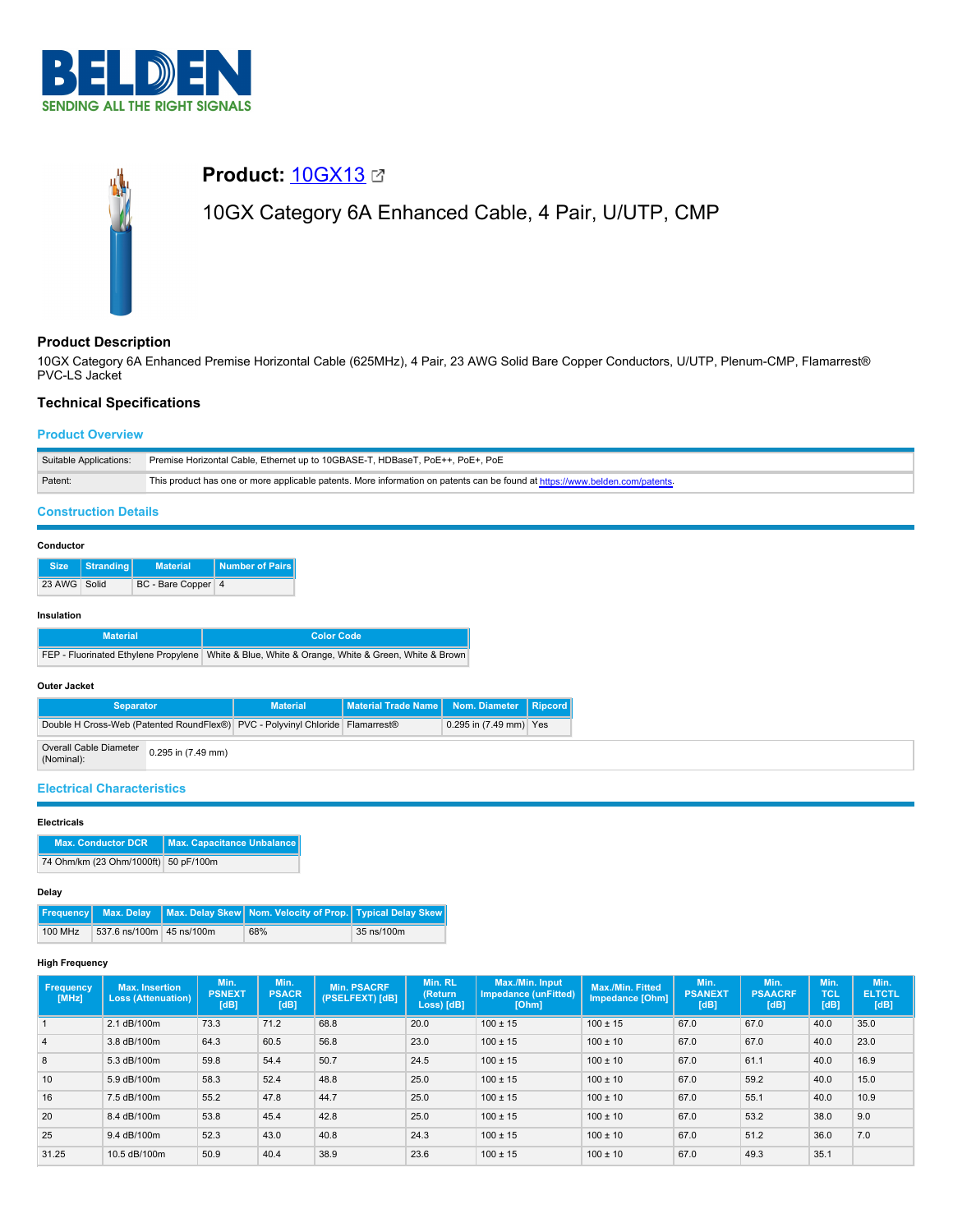| 62.5 | 15.0 dB/100m | 46.4 | 31.4 | 32.9 | 21.5 | $100 \pm 15$ | $100 \pm 10$ | 66.6 | 43.3 | 32.0 |  |
|------|--------------|------|------|------|------|--------------|--------------|------|------|------|--|
| 100  | 19.1 dB/100m | 43.3 | 24.2 | 28.8 | 20.1 | $100 \pm 15$ | $100 \pm 10$ | 63.5 | 39.2 | 30.0 |  |
| 200  | 27.6 dB/100m | 38.8 | 11.2 | 22.8 | 18.0 | $100 \pm 22$ | $100 \pm 10$ | 59.0 | 33.2 | 27.0 |  |
| 250  | 31.1 dB/100m | 37.3 | 6.3  | 20.8 | 17.3 | $100 \pm 32$ | $100 \pm 10$ | 57.5 | 31.2 | 26.0 |  |
| 300  | 34.3 dB/100m | 36.1 | 1.9  | 19.3 | 16.8 | $100 \pm 32$ | $100 \pm 10$ | 56.3 | 29.7 | 25.2 |  |
| 350  | 37.2 dB/100m | 35.1 |      | 17.9 | 16.3 | $100 \pm 32$ | $100 \pm 10$ | 55.3 | 28.3 | 24.6 |  |
| 400  | 40.1 dB/100m | 34.3 |      | 16.8 | 15.9 | $100 \pm 32$ | $100 \pm 10$ | 54.5 | 27.2 | 24.0 |  |
| 450  | 42.7 dB/100m | 35.5 |      | 15.7 | 15.5 | $100 \pm 32$ | $100 \pm 10$ | 53.7 | 26.1 | 23.5 |  |
| 500  | 45.3 dB/100m | 32.8 |      | 14.8 | 15.2 | $100 \pm 32$ | $100 \pm 10$ | 53.0 | 25.2 | 23.0 |  |
| 550  | 47.7 dB/100m | 32.2 |      | 14.0 | 14.9 | $100 \pm 32$ | $100 \pm 10$ | 52.4 | 24.4 |      |  |
| 600  | 50.1 dB/100m | 31.6 |      | 13.2 | 14.7 | $100 \pm 32$ | $100 \pm 10$ | 51.8 | 23.6 |      |  |
| 625  | 51.2 dB/100m | 31.4 |      | 12.9 | 14.5 | $100 \pm 32$ | $100 \pm 10$ | 51.6 | 23.3 |      |  |
| 750  | 56.7 dB/100m | 30.2 |      | 11.3 | 14.0 |              |              | 50.4 | 21.7 |      |  |
| 860  | 61.2 dB/100m | 29.3 |      | 10.1 | 13.6 |              |              | 49.5 | 20.5 |      |  |

#### **Voltage**

**UL Voltage Rating**

300 V (CMP), 300 V (CL3P)

# **Mechanical Characteristics**

# **Temperature**

| UL Temperature  | Operating | Installation | <b>Storage</b>                                 |
|-----------------|-----------|--------------|------------------------------------------------|
| $105^{\circ}$ C |           |              | -20°C To +75°C   0°C To +50°C   -20°C To +75°C |

#### **Bend Radius**

| Stationary Min.   Installation Min.                  |                |
|------------------------------------------------------|----------------|
| 1.25 in $(31.8 \text{ mm})$ 3.0 in $(76 \text{ mm})$ |                |
| Max. Pull Tension:                                   | 25 lbs (11 kg) |
| Bulk Cable Weight:                                   | 43 lbs/1000ft  |

# **Standards and Compliance**

| Environmental<br>Suitability:           | Plenum, Indoor                                                                                                                                      |
|-----------------------------------------|-----------------------------------------------------------------------------------------------------------------------------------------------------|
| Sustainability:                         | Product Lens™, Environmental Product Declaration (EPD) Available                                                                                    |
| Flammability / Reaction<br>to Fire:     | NFPA 262, UL 910 (Plenum), FT6, FT6, IEC 60332-1-2                                                                                                  |
| CPR Compliance:                         | CPR Euroclass: Eca; CPR UKCA Class: Eca                                                                                                             |
| NEC / UL Compliance:                    | Article 800, CMP;CMP-LP (0.6A);CL3P-LP (0.6A)                                                                                                       |
| CEC / C(UL)<br>Compliance:              | <b>CMP</b>                                                                                                                                          |
| ICEA Compliance:                        | S-116-732-2013                                                                                                                                      |
| <b>IEEE</b> Compliance:                 | IEEE 802.3bt Type 1, Type 2, Type 3, Type 4                                                                                                         |
| NEMA Compliance:                        | ANSI/NEMA WC-66                                                                                                                                     |
| Data Category:                          | Category 6A                                                                                                                                         |
| TIA/EIA Compliance:                     | ANSI/TIA-568.2-D Category 6A                                                                                                                        |
| ISO/IEC Compliance:                     | ISO/IEC 11801-1, IEC 61156-5                                                                                                                        |
| <b>CENELEC Compliance:</b>              | Segregation class according EN50174-2 = a                                                                                                           |
| European Directive<br>Compliance:       | EU CE Mark, EU Directive 2015/863/EU (RoHS 2 amendment), REACH, EU Directive 2011/65/EU (RoHS 2), EU Directive 2012/19/EU (WEEE), REACH: 2020-01-16 |
| <b>UK Regulation</b><br>Compliance:     | <b>UKCA Mark</b>                                                                                                                                    |
| APAC Compliance:                        | China RoHS II (GB/T 26572-2011)                                                                                                                     |
| <b>Other Standard</b><br>Compliance(s): | Verified Channel/Category 6A                                                                                                                        |
| Non-Plenum Number:                      | 10GX12                                                                                                                                              |

# **Product Notes**

| Notes:               | Electrical values are expected performance based on cable testing and representative performance within a typical Belden system. Values above 625 MHz are for Engineering<br>Information Only. 0.295" Cable Dimension per TIA 6@1 Equivalent Diameter. Print Includes Descending Footage/Meter Markings from Max. Put-Up Length to 0. |
|----------------------|---------------------------------------------------------------------------------------------------------------------------------------------------------------------------------------------------------------------------------------------------------------------------------------------------------------------------------------|
| <b>History</b>       |                                                                                                                                                                                                                                                                                                                                       |
| Update and Revision: | Revision Number: 0.541 Revision Date: 05-04-2022                                                                                                                                                                                                                                                                                      |
|                      |                                                                                                                                                                                                                                                                                                                                       |